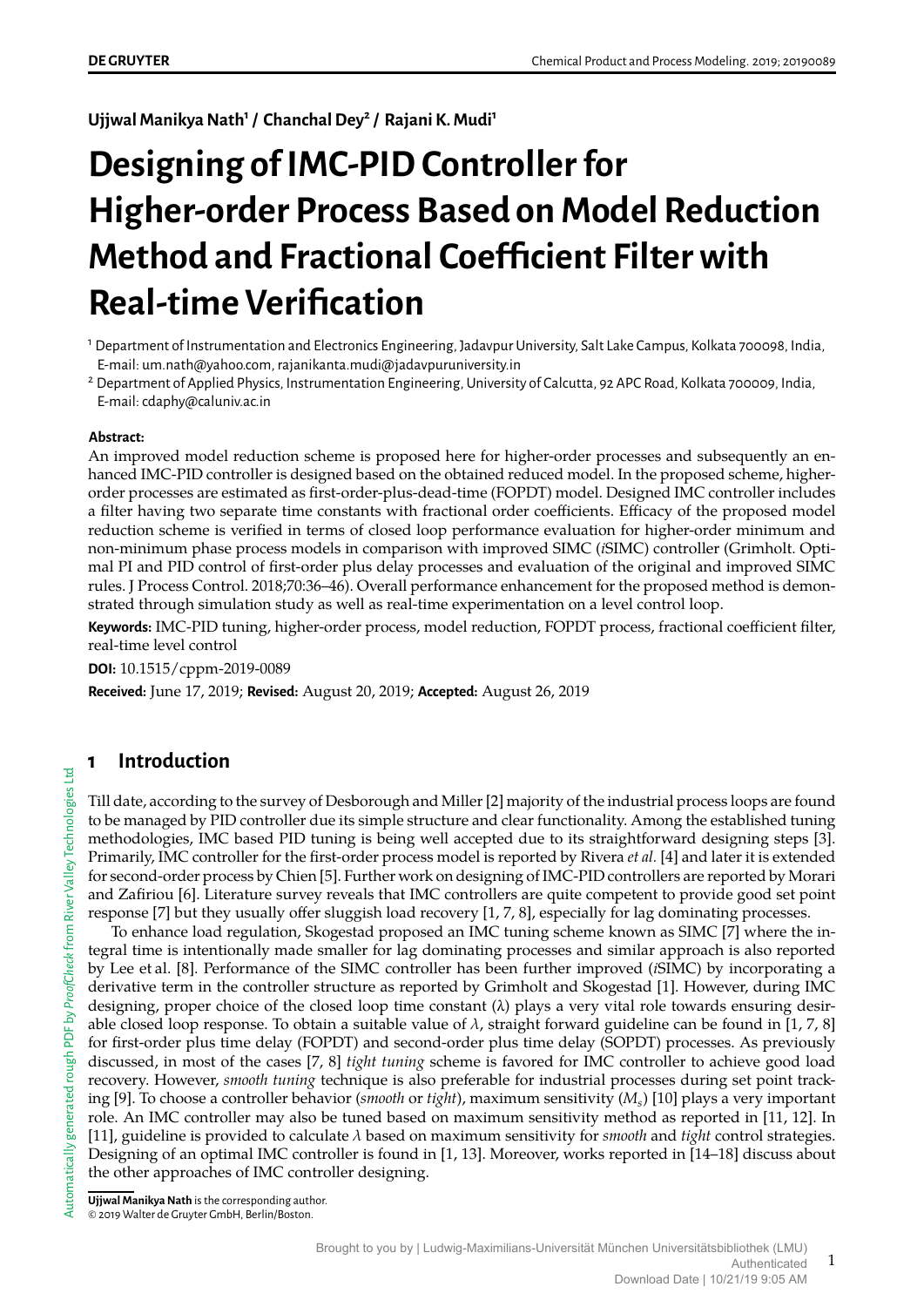In practice, as the actual processes are of higher-order [19] so it is not easy to design IMC controller for them unless they are approximated in FOPDT or SOPDT form [20]. Half rule method [7] is an effective model reduction technique to obtain FOPDT or SOPDT structure from higher-order models. Another refined version of half rule method is reported by Lee *et al.* [8]. Here, initially an analytical discussion on the proposed model reduction technique to obtain FOPDT model from higher-order processes is provided. Based on the open loop process responses it is found that the reduced model obtained by the proposed technique shows closeness with the actual model than that of the conventional half rule [7] method. Subsequently, IMC based PID controller is designed where the chosen filter has two distinct fractional-order time constants. Guidelines are provided for the selection of time constants based on maximum sensitivity. Presence of fractional-order time constants provides additional flexibility towards the choice of controller with *tight* or *smooth* or optimal behavior. For simulation study, higher-order minimum and non-minimum phase process models are considered. Closed loop performance evaluation is made with *i*SIMC settings reported in literature [1]. In addition to extensive simulation study, superiority of the proposed scheme is also verified through real-time implementation on a level control loop [21].

In Section 2, discussion is provided on problem formulation along with analytical discussion on proposed model reduction technique. Proposed controller designing methodology is reported in Section 3. Simulation study along with real-time experimentation on a level control loop is discussed in Section 4. At the end, conclusion is provided in Section 5.

## **2 Problem formulation with proposed model reduction technique**

Considering a higher-order process as given by eq. (1)

$$
G_P(s) = \frac{k_p \left(\beta_m s^m + \beta_{m-1} s^{m-1} + \dots + \dots + \beta_0\right)}{\alpha_n s^n + \alpha_{n-1} s^{n-1} + \dots + \dots + \alpha_n} e^{-\theta s}
$$
(1)

where  $n > m$ . Here, we consider that the process model has *i* number of right hand plane (RHP) zeros as represented by eq. (2).

$$
G_P(s) = \frac{k_p \left(-T_i s + 1\right) \left(-T_{i-1} s + 1\right) \dots \dots \dots \dots \left(-T_1 s + 1\right) \left(\delta_j s + 1\right) \left(\delta_{j-1} s + 1\right) \dots \dots \dots \dots \left(\delta_1 s + 1\right)}{\left(\tau_n s + 1\right) \left(\tau_{n-1} s + 1\right) \dots \dots \dots \dots \left(\tau_1 s + 1\right)} e^{-\theta s} \tag{2}
$$

where  $m = i + j$ .

Dead time part of eq. (2) is approximated by first-order Pade's approximation and can be expressed as

$$
G_P(s) = \frac{k_p \left(-T_i s + 1\right) \left(-T_{i-1} s + 1\right) \dots \dots \dots \left(-T_1 s + 1\right) \left(\delta_j s + 1\right) \left(\delta_{j-1} s + 1\right) \dots \dots \dots \dots \left(\delta_1 s + 1\right) - 0.5\theta s + 1}{\left(\tau_n s + 1\right) \left(\tau_{n-1} s + 1\right) \dots \dots \dots \dots \left(\tau_1 s + 1\right)} \frac{\left(\delta_{j-1} s + 1\right) \dots \dots \dots \dots \left(\delta_1 s + 1\right) \dots \dots \dots \dots \left(\delta_1 s + 1\right)}{0.5\theta s + 1}.
$$
 (3)

Now, it is not feasible to realize PID controller from the higher-order relation as given by eq. (3) and hence it is approximated as FOPDT form using the proposed model reduction technique. A general expression of higher-order process with RHP zero is considered as

$$
G_p(s) = \frac{k_p \prod_i (-T_i s + 1)}{\prod_n (\tau_n s + 1)} e^{-\theta s}.
$$
\n(4)

Now, considering the case  $\tau_1 > \tau_2 > \tau_3 > \cdots > \tau_n$  and  $T_1 > T_2 > T_3 > \cdots > T_i$ . eq. (4) can be expressed as

$$
G_P(s) = \frac{k_p \left(-T_i s + 1\right) \left(-T_{i-1} s + 1\right) \dots \dots \dots \dots \left(-T_1 s + 1\right)}{\left(\tau_n s + 1\right) \left(\tau_{n-1} s + 1\right) \dots \dots \dots \dots \left(\tau_1 s + 1\right)} e^{-\theta s}.
$$
\n(5)

By Taylor series approximation  $-T_i s + 1$ ,  $-T_{i-1} s + 1$ , and  $-T_1 s + 1$  can be written as  $e^{-T_i s} e^{-T_{i-1} s}$  and  $e^{-T_i s}$ respectively and eq. (5) can be represented by following relation

$$
G_P(s) = \frac{k_p}{(\tau_n s + 1) (\tau_{n-1} s + 1) \dots \dots \dots \dots (\tau_1 s + 1)} e^{-(T_i + T_{i-1} + \dots + T_1 + \theta)s}.
$$
(6)

Download Date | 10/21/19 9:05 AM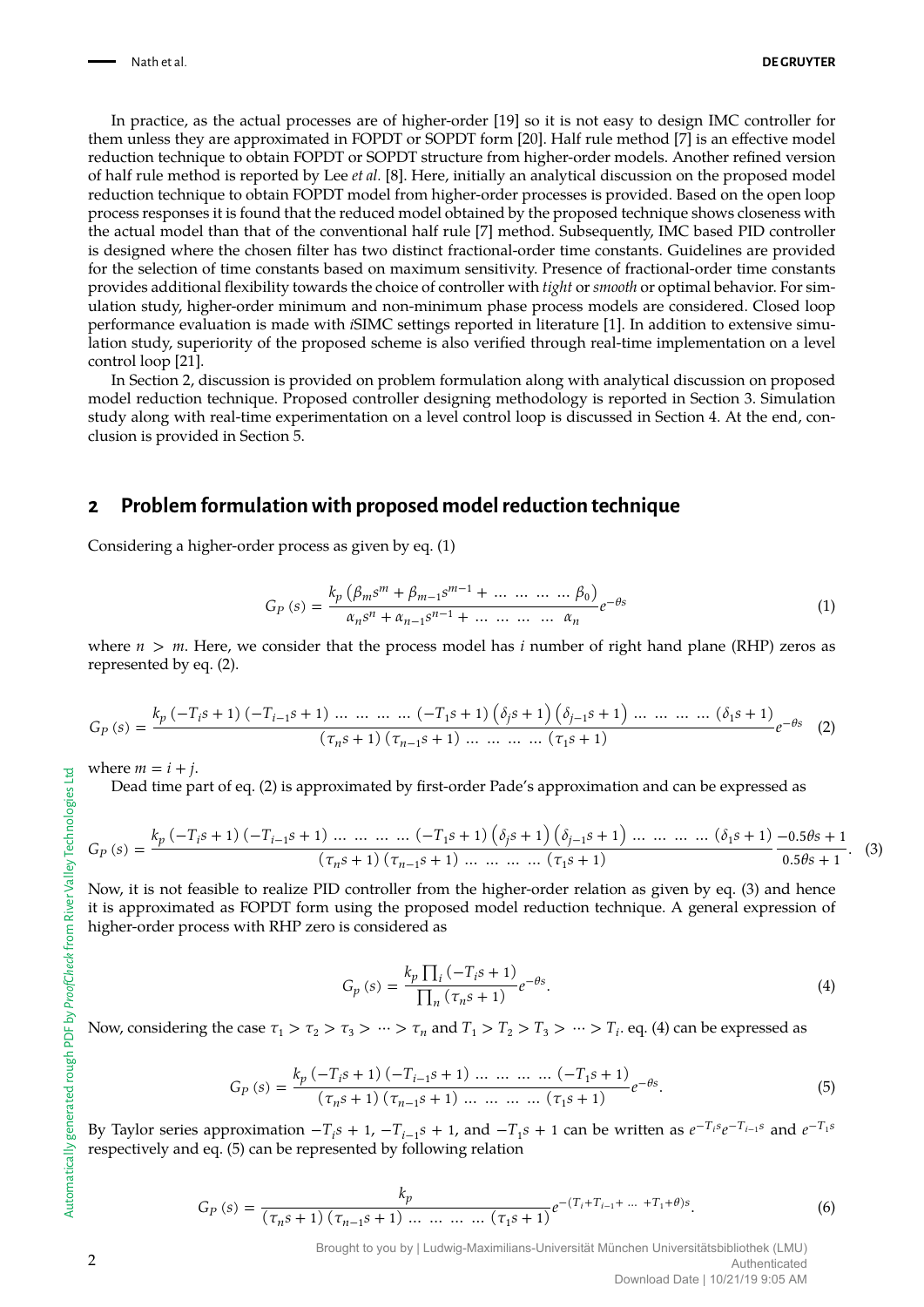#### Denominator part of eq. (6) is

$$
(\tau_n s + 1) (\tau_{n-1} s + 1) \dots \dots \dots \dots (\tau_1 s + 1).
$$
 (7)

Ignoring coefficients of the higher-order *s* terms ( $s^n$ ,  $s^{n-1}$  ...  $s^3$ ) as  $\tau_n < \tau_{n-1} < \dots \tau_2 < \tau_1$  eq. (7) can be represented as

$$
\tau_n s + \tau_{n-1} s + \dots \tau_3 s + \tau_2 s + \tau_1 s + \tau_1 \tau_2 s^2 + 1
$$

$$
= \tau_1 \tau_2 s^2 + \tau_1 s + \tau_2 s + 1 + \tau_3 s + \tau_{n-1} s + \dots \tau_n s
$$

$$
\frac{a}{2} + \left(\frac{\tau_2}{2}\right)^2 s + \dots \tau_n s \qquad \left[\tau_1^2 + \frac{\tau_2^2}{2} s + \left(\frac{\tau_3}{2} + \frac{\tau_2^2}{2}\right) \right]
$$

$$
= \left[ \frac{\tau_1^2 + 2\tau_1 \frac{\tau_2}{2} + (\frac{\tau_2}{2})^2}{2} s^2 + (\tau_1 + \frac{\tau_2}{2}) s + 1 \right] - \left[ \frac{\tau_1^2 + \frac{\tau_2^2}{4}}{2} s^2 + (\sqrt{\tau_1^2 + \frac{\tau_2^2}{4}}) s + 1 \right] + \left[ \frac{\tau_1 \tau_2}{2} s^2 + \sqrt{\tau_1 \tau_2} s + 1 \right] - \left[ \sqrt{\tau_1 \tau_2} s + 1 \right] + \left[ \left( \frac{\tau_2}{2} + \sqrt{\tau_1^2 + \frac{\tau_2^2}{4}} \right) s + 1 \right] + \tau_3 s + \tau_{n-1} s + \dots \tau_n s
$$

$$
=e^{(\tau_1+\frac{\tau_2}{2})s}-e^{\sqrt{\tau_1^2+\frac{\tau_4^2}{2}s}}+e^{\sqrt{\tau_1\tau_2}s}-e^{\sqrt{\tau_1\tau_2}s}+e^{\left(\frac{\tau_2}{2}+\sqrt{\tau_1^2+\frac{\tau_2^2}{4}}\right)s}+\tau_3s+\tau_{n-1}s+\dots\tau_ns.
$$
\n(8)

Considering up to 1st *s* terms of Taylor series from eq. (8)

$$
= \left[ \left( \tau_1 + \frac{\tau_2}{2} \right) s + 1 \right] - \left[ \left( \sqrt{\tau_1^2 + \frac{\tau_2^2}{4}} \right) s + 1 \right] + \left[ \left( \frac{\tau_2}{2} + \sqrt{\tau_1^2 + \frac{\tau_2^2}{4}} \right) s + 1 \right] + \tau_3 s + \tau_{n-1} s + \dots \tau_n s. \tag{9}
$$

Now, simplifying eq. (9), we get

$$
= \left(\tau_1 + \frac{\tau_2}{2}\right)s - \left(\sqrt{\tau_1^2 + \frac{\tau_2^2}{4}}\right)s + \left(\frac{\tau_2}{2} + \sqrt{\tau_1^2 + \frac{\tau_2^2}{4}}\right)s + 1 + \tau_3s + \tau_{n-1}s + \dots \tau_n s
$$

$$
= \left(\tau_1 + \frac{\tau_2}{2} - \sqrt{\tau_1^2 + \frac{\tau_2^2}{4}} + \tau_3 + \tau_{n-1} + \dots + \tau_n\right)s + \left(\frac{\tau_2}{2} + \sqrt{\tau_1^2 + \frac{\tau_2^2}{4}}\right)s + 1. \tag{10}
$$

Using eq. (10), eq. (6) can be written as

$$
\tilde{G}_p \left( s \right) = \frac{k_p}{\left( \tau_{approx} s + 1 \right)} e^{-\left( \theta_{approx} + T_i + T_{i-1} + \dots + T_1 + \theta \right) s}.
$$
\n
$$
(11)
$$

Equation (11) has two parts  $\theta_{reduced}$  and  $\tau_{reduced}$  as given by eq. (12) and eq. (13) respectively

$$
\theta_{reduced} = \theta_{approx} + T_i + T_{i-1} + \dots + T_1 + \theta. \tag{12}
$$

$$
\tau_{reduced} = \tau_{approx}. \tag{13}
$$

Now, eqs. (12) and (13) can be written as

$$
\theta_{reduced} = \tau_1 + \frac{\tau_2}{2} - \sqrt{\tau_1^2 + \frac{\tau_2^2}{4}} + \tau_3 + \tau_{n-1} + \dots \tau_n + T_i + T_{i-1} + \dots \ T_1 + \theta,\tag{14}
$$

$$
\tau_{reduced} = \frac{\tau_2}{2} + \sqrt{\tau_1^2 + \frac{\tau_2^2}{4}}.\tag{15}
$$

Brought to you by | Ludwig-Maximilians-Universität München Universitätsbibliothek (LMU) **Authenticated** 

3

Download Date | 10/21/19 9:05 AM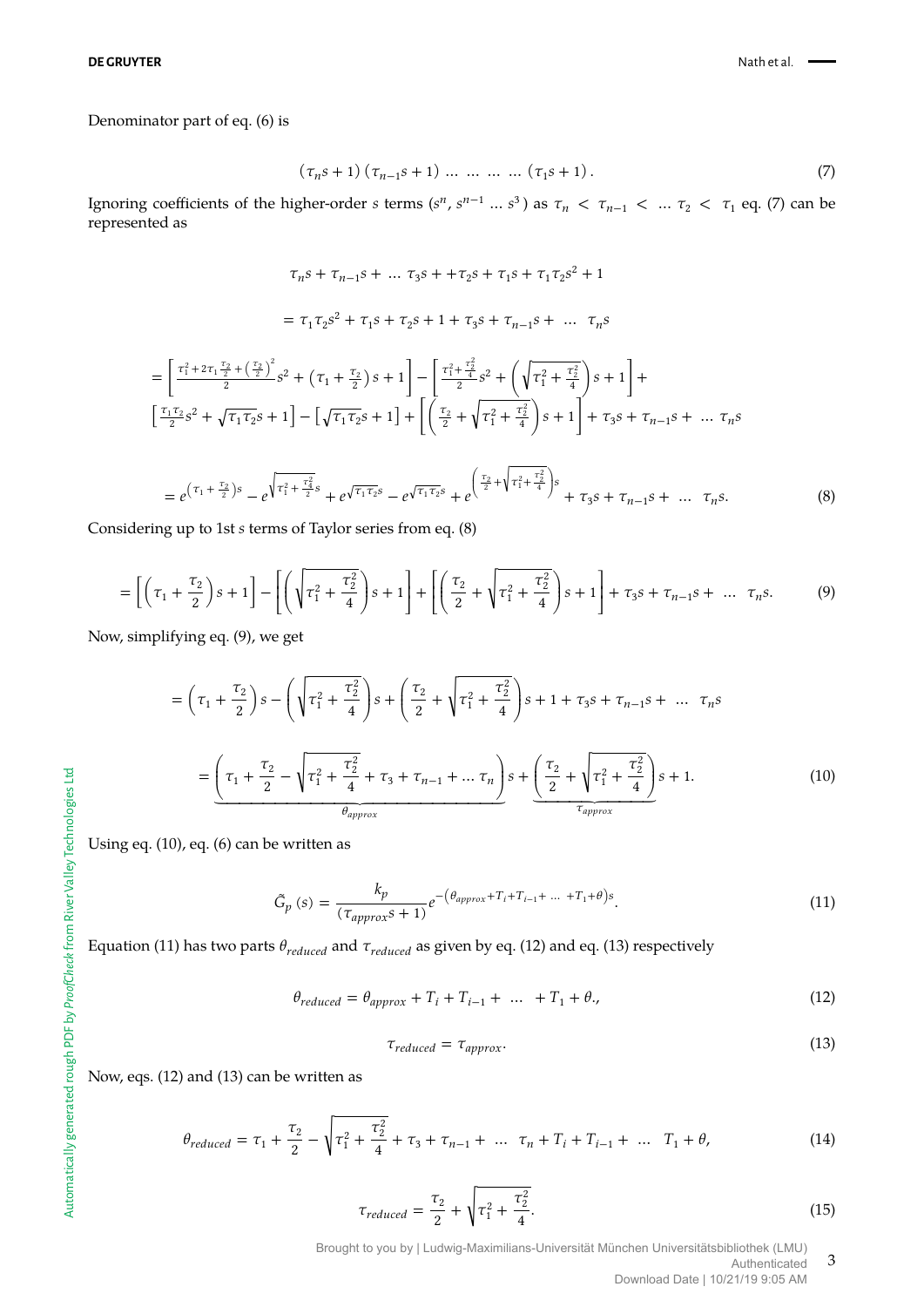Now, from eq. (14) we get

$$
\theta_{reduced} = \tau_1 + \frac{\tau_2}{2} - \sqrt{\tau_1^2 + \frac{\tau_2^2}{4}} + \tau_3 + \tau_{n-1} + \dots + \tau_n + T_i + T_{i-1} + \dots + T_1 + \theta
$$
\n
$$
= \tau_1 \left[ 1 + \frac{\tau_2}{2\tau_1} - \sqrt{1 + \left(\frac{\tau_2}{2\tau_1}\right)^2} \right] + \tau_3 + \tau_{n-1} + \dots + \tau_n + T_i + T_{i-1} + \dots + T_1 + \theta
$$
\n
$$
\approx \tau_1 \left[ 1 + \frac{\tau_2}{2\tau_1} - \left( 1 + 0.5 \frac{\tau_2^2}{4\tau_1^2} \right) \right] + \tau_3 + \tau_{n-1} + \dots + \tau_n + T_i + T_{i-1} + \dots + T_1 + \theta
$$
\n
$$
= \frac{\tau_2}{2} - \frac{\tau_2^2}{8\tau_1} + \tau_3 + \tau_{n-1} + \dots + \tau_n + T_i + T_{i-1} + \dots + T_1 + \theta
$$
\ni.e.  $\theta_{reduced} = 0.5\tau_2 \left( 1 - \frac{\tau_2}{4\tau_1} \right) + \tau_3 + \tau_{n-1} + \dots + \tau_n + T_i + T_{i-1} + \dots + T_1 + \theta.$ \n(16)

Similarly, from eq. (15) we get

$$
\tau_{reduced} = \frac{\tau_2}{2} + \sqrt{\tau_1^2 + \frac{\tau_2^2}{4}}
$$
  
=  $\frac{\tau_2}{2} + \tau_1 \left[ 1 + \left( \frac{\tau_2}{2\tau_1} \right)^2 \right]^{1/2}$   

$$
\approx \frac{\tau_2}{2} + \tau_1 \left[ 1 + 0.5 \left( \frac{\tau_2}{2\tau_1} \right)^2 \right]
$$
  
=  $\frac{\tau_2}{2} + \tau_1 + \frac{\tau_2^2}{8\tau_1}$ 

i.e.,  $\tau_{reduced} = \tau_1 + 0.5\tau_2 \left(1 + \frac{\tau_2}{4\tau}\right)$  $4\tau_1$  $\left| . \right|$  (17)

For higher-order process as given by eq. (4),  $\tau_{reduced}$  and  $\theta_{reduced}$  can be expressed by eq. (18) and eq. (19) respectively.

$$
\tau_{reduced} \approx \tau_1 + 0.5\tau_2 \left(1 + \frac{\tau_2}{4\tau_1}\right),\tag{18}
$$

$$
\theta_{reduced} \approx \theta + 0.5\tau_2 \left(1 - \frac{\tau_2}{4\tau_1}\right) + \sum_{n \ge 3} \tau_n + \sum_i T_i.
$$
 (19)

In the subsequent section we will discuss about the proposed model reduction scheme for a second-order plus dead process with right hand plane zero as given by eq. (20)

$$
G_1(s) = \frac{-T_1s + 1}{(\tau_1s + 1)(\tau_2s + 1)} e^{-\theta s}.
$$
\n(20)

Here,  $(-T_1s + 1)$  is approximated as Tayor series expansion and eq. (20) is written as

$$
G_1(s) = \frac{1}{(\tau_1 s + 1)(\tau_2 s + 1)} e^{-(T_1 + \theta)s}.
$$
\n(21)

Denominator of eq. (21) can be represented by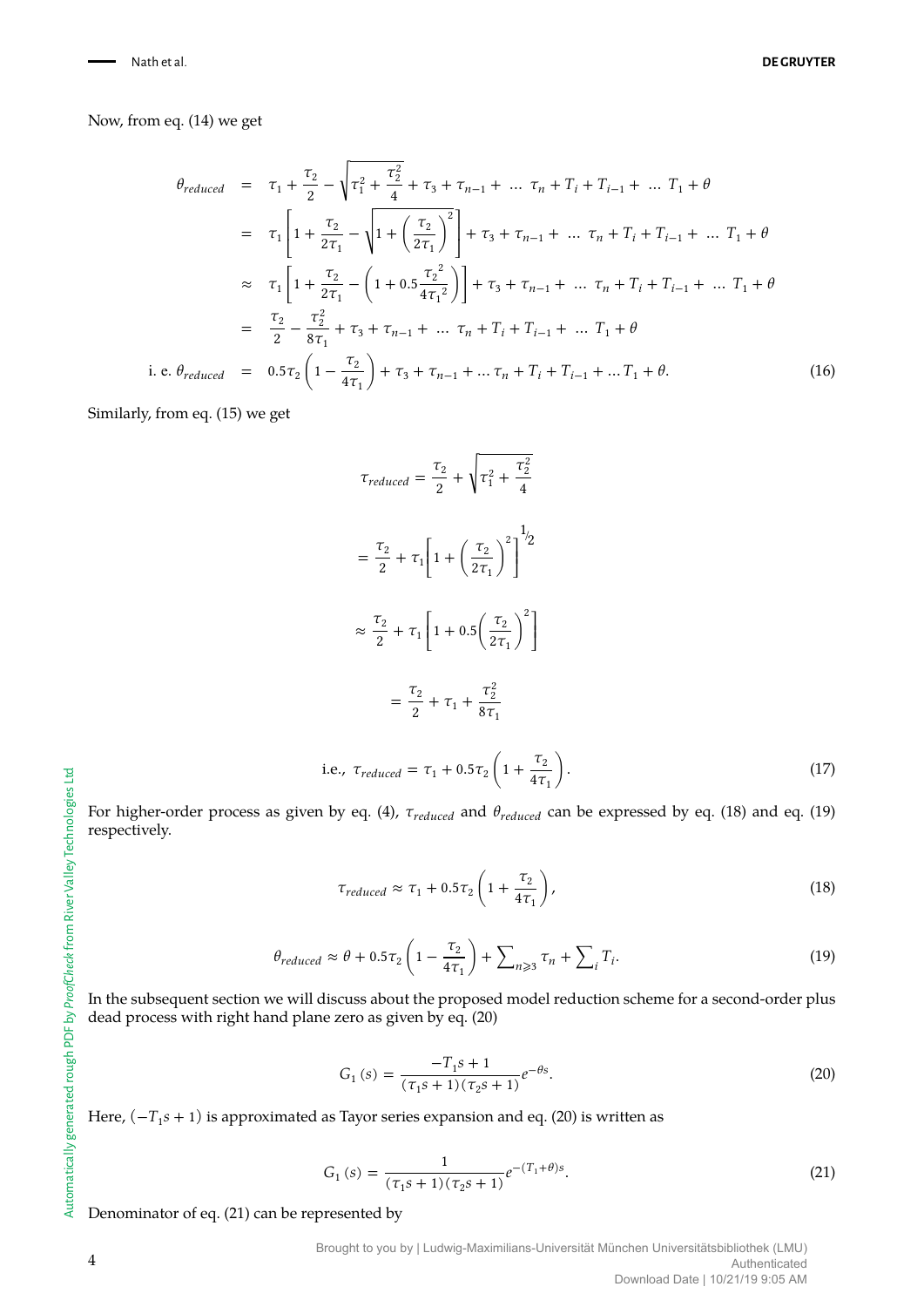$$
(\tau_1 s + 1)(\tau_2 s + 1) = \tau_1 \tau_2 s^2 + (\tau_1 + \tau_2) s + 1
$$

$$
= \left(\tau_1 + \frac{\tau_2}{2} - \sqrt{\tau_1^2 + \frac{\tau_2^2}{4}}\right) S + \left(\frac{\tau_2}{2} + \sqrt{\tau_1^2 + \frac{\tau_2^2}{4}}\right) S + 1.
$$
(22)

Equation (22) can be written as

$$
\tilde{G}_1(s) = \frac{1}{(\tau_{approx}s + 1)} e^{-\left(\theta_{approx} + T_1 + \theta\right)s}.
$$
\n(23)

Equation (23) has two parts  $\theta_{reduced}$  and  $\tau_{reduced}$  as given by eq. (24) and eq. (25) respectively

$$
\tau_{reduced} \approx \tau_1 + 0.5\tau_2 \left(1 + \frac{\tau_2}{4\tau_1}\right),\tag{24}
$$

$$
\theta_{reduced} \approx \theta + 0.5\tau_2 \left(1 - \frac{\tau_2}{4\tau_1}\right) + T_1. \tag{25}
$$

To justify the effectiveness of our proposed model reduction scheme, open loop step responses are studied with the reduced FOPTD model along with the actual higher-order process. For the quantitative estimation of model mismatch between the true higher-order process and its reduced model, integral absolute error (IAE) is calculated based on the difference of responses of the actual higher-order process and its reduced FOPDT model. Figure 1 shows the block diagram of the aforesaid experimentation scheme where a unit step input is simultaneously applied to the actual higher-order process along with its reduced FOPTD model and corresponding IAE values are listed in Table 1. Proposed model reduction technique provides lesser IAE value compared to the half rule [7] based reduced model. However, frequency domain analysis is also performed through Bode plot as shown in Figure 2. Graphical results reveal that the proposed reduced FOPDT model provides somewhat closer gain and phase varying behavior with respect to the actual higher-order process compared to the half rule based FOPDT model.



**Figure 1:** Comparison between the actual higher-order model and its equivalent FOPDT form in terms of IAE values computed from the difference of responses under unit step input.

| Table 1: Actual higher-order model, corresponding reduced FOPDT form and their respective IAE values. |  |  |  |
|-------------------------------------------------------------------------------------------------------|--|--|--|
|                                                                                                       |  |  |  |

| Higher-order model                    | Approximated FOPDT model      |                                   | <b>IAE</b>    |          |  |
|---------------------------------------|-------------------------------|-----------------------------------|---------------|----------|--|
|                                       | Half rule [7]                 | Proposed                          | Half rule [7] | Proposed |  |
| $\frac{1}{(1+s)^4}$ [7, 17, 18]       | $\frac{1}{(1.5s+1)}e^{-2.5s}$ | $\frac{1}{(1.625s+1)}e^{-2.375s}$ | 0.511         | 0.436    |  |
| $\frac{(-2s+1)}{(s+1)^3}$ [7, 17, 18] | $\frac{1}{(1.5s+1)}e^{-3.5s}$ | $\frac{1}{(1.625s+1)}e^{-3.375s}$ | 1.006         | 1.005    |  |
| $\frac{(-s+1)}{(s+1)^5}e^{-2s}$ [18]  | $\frac{1}{(1.5s+1)}e^{-6.5s}$ | $\frac{1}{(1.625s+1)}e^{-6.375s}$ | 1.067         | 0.55     |  |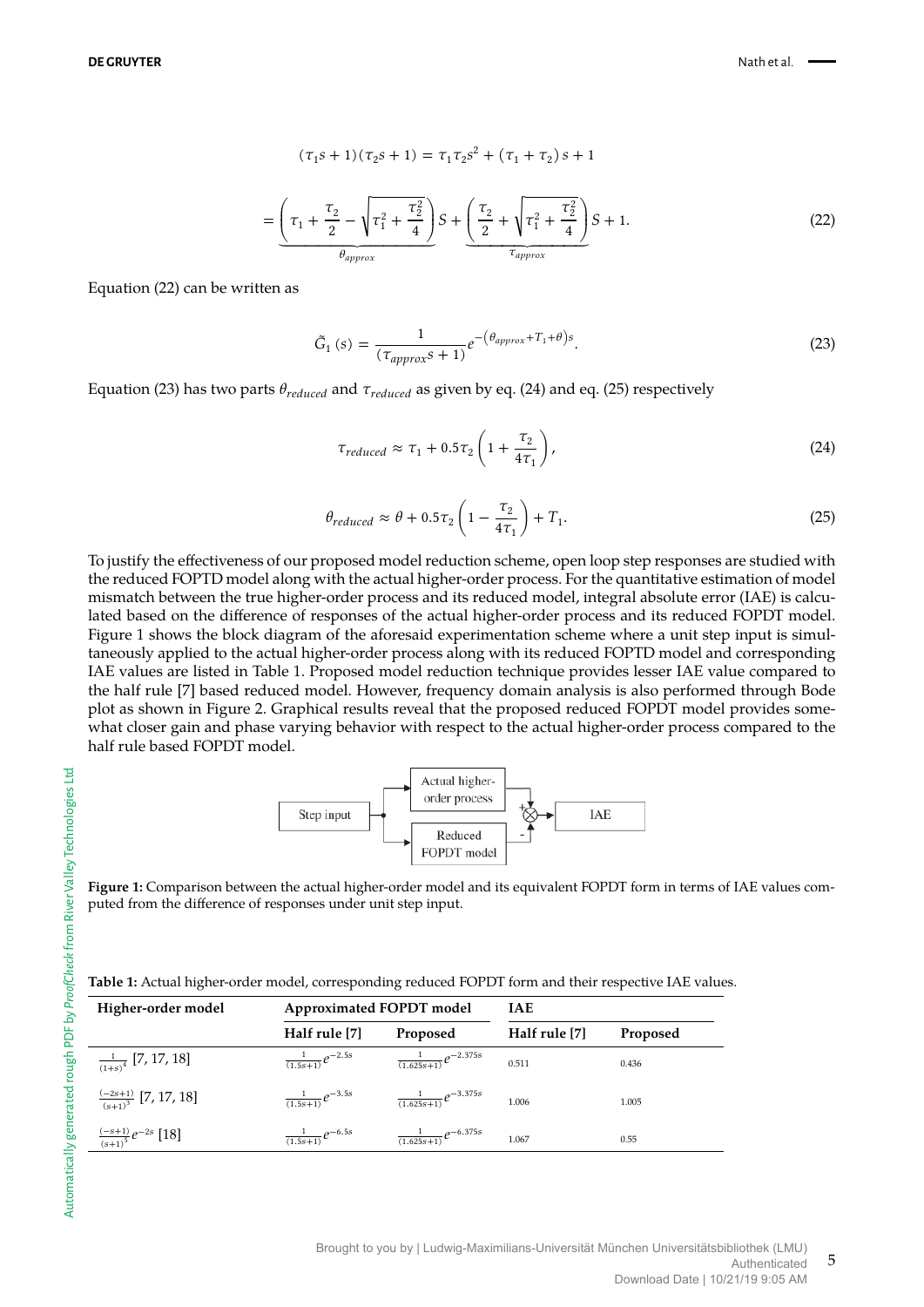

**Figure 2:** Bode plot for (a)  $\frac{1}{(1+s)^4}$  (b)  $\frac{(-2s+1)}{(s+1)^3}$  and (c)  $\frac{(-s+1)}{(s+1)^5}e^{-2s}$ .

# **3 Proposed IMC-PID tuning**

Block diagram of IMC control technique [4–6, 9, 11] is shown in Figure 3. Basic structure of IMC based control loop and its equivalent feedback form is shown in Figure 4. By solving the inner loop of Figure 4 we get the controller structure and the IMC-PID controller can be given by



#### **Figure 3:** Block diagram of IMC structure.

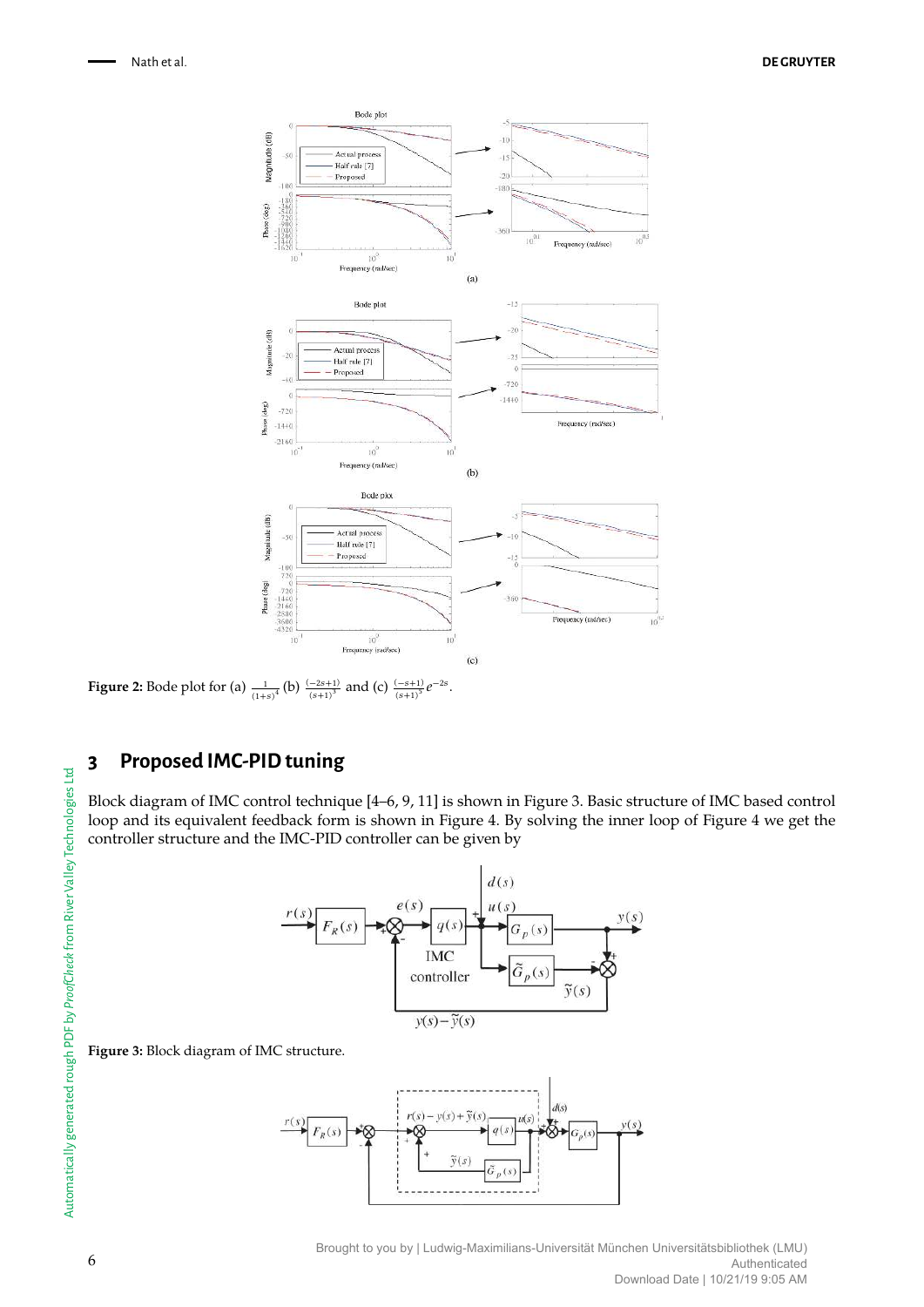#### **DE GRUYTER** Nath et al. **Nath et al.** Nath et al. Nath et al. Nath et al. Nath et al.

**Figure 4:** IMC equivalent feedback structure.  $G_p$  = process  $\tilde{G}_p$  = process model *q* = internal model controller  $\tilde{y}$  = model output  $F_R$  = set point filter  $r =$  set point  $e = error = r - y + \tilde{y}$ *d* = load disturbance

 $u$  = manipulated input (controller output)

*y* = measured process output

$$
G_c(s) = \frac{q(s)}{1 - \tilde{G}_p(s) q(s)}.
$$
\n(26)

Substituting the value of individual terms in eq. (26) and comparing with the expression of non-interacting PID controller (eq. (27)) we get the PID tuning parameters, i.e. the values of  $k_c$ ,  $\tau_I$ , and  $\tau_D$ . In general, this methodology results in an ideal form of PID (i. e. parallel or non-interacting) controller cascaded with a firstorder noise filter (with time constant  $\tau_F$ ) as given by

$$
G_c(s) = k_c \left[ \frac{\tau_I \tau_D s^2 + \tau_I s + 1}{\tau_I s} \right] \left[ \frac{1}{\tau_F s + 1} \right].
$$
 (27)

In the present work, higher-order industrial processes are reduced to FOPDT form as given by  $\hat G_p \left( s \right)$  =  $k_p e$  $k_p e^{-\theta_{reduced}s}$  $\frac{N_p e^{-N} \cdot 1}{(\tau_{reduced} s+1)}$ . Designing of IMC-PID controller for FOPDT model can be described by the following steps –

**Step I**: Process delay is realized by first-order *Pade's* approximation  $\tilde{G}_p$  (*s*) =  $\frac{k_p}{(\tau_{approx} s+1)}$  $\frac{(-0.5\theta_{reduced} s + 1)}{s}$  $\frac{(0.56 \text{ } \text{reduced}5 + 1)}{(0.5\theta_{\text{reduced}}5 + 1)}.$  **Step II**: FOPDT model is factorized into invertible and non-invertible parts

$$
\tilde{G}_p \left( s \right) = \tilde{G}_{p+} \left( s \right) \tilde{G}_{p-} \left( s \right) = \left[ \frac{k_p}{\left( \tau_{reduced} s + 1 \right) \left( 0.5 \theta_{reduced} s + 1 \right)} \right] \left( -0.5 \theta_{reduced} s + 1 \right).
$$

**Step III:** Model inversion is done for the invertible part of  $\tilde{G}_p$  (s)

$$
\tilde{q}(s) = \tilde{G}_{p+}^{-1}(s) = \frac{(\tau_{reduced}s + 1) (0.5\theta_{reduced}s + 1)}{k_p}.
$$

 **Step IV:** According to the proposed scheme a fractional coefficient filter with two different time constants  $\lambda_1^{\gamma_1}$  and  $\lambda_2^{\gamma_2}$  is added in series with  $\tilde{q}$  (s) and the resulting controller structure will be

$$
q(s) = \tilde{q}(s) f(s) = \tilde{G}_{p+}^{-1}(s) f(s) = \frac{(\tau_{p}s + 1)(0.5\theta s + 1)}{k_{p}} \frac{1}{(\lambda_{1}^{\gamma_{1}} s + 1)(\lambda_{2}^{\gamma_{2}} s + 1)},
$$

where  $\gamma_1$  and  $\gamma_2$  are fractional values.

 **Step V:** By solving eq. (26) and comparing with the expression of non-interacting PID controller (eq. (27)), tuning parameters of IMC-PID controller can be given by

$$
k_c = \frac{\tau_{reduced} + 0.5\theta_{reduced}}{k_p \left(\lambda_1^{\gamma_1} + \lambda_2^{\gamma_2} + 0.5\theta_{reduced}\right)},
$$
\n(28)

$$
\tau_I = \tau_{reduced} + 0.5\theta_{reduced},\tag{29}
$$

$$
\tau_D = \frac{\tau_{reduced} \theta_{reduced}}{2\tau_{reduced} + \theta_{reduced}},\tag{30}
$$

$$
\tau_F = \frac{\lambda_1^{\gamma_1} \lambda_2^{\gamma_2}}{\lambda_1^{\gamma_1} + \lambda_2^{\gamma_2} + 0.5 \theta_{reduced}}.
$$
\n(31)

Brought to you by | Ludwig-Maximilians-Universität München Universitätsbibliothek (LMU) Authenticated

Download Date | 10/21/19 9:05 AM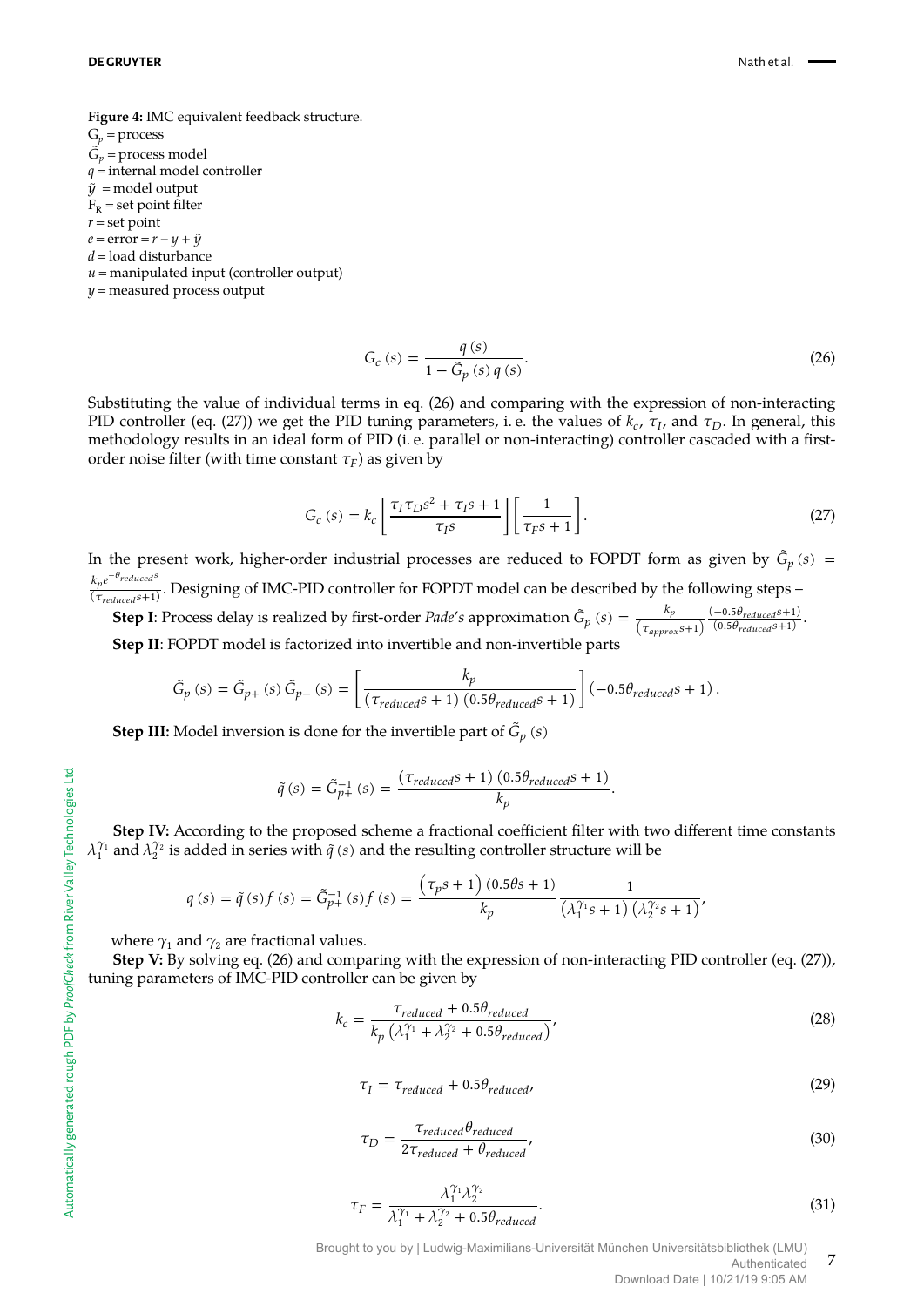Now, substituting the values of  $\tau_{reduced}$  and  $\theta_{reduced}$  from eq. (18) and eq. (19) in the eqs. (28)–(31), tuning parameters of the PID controller will be given by

$$
k_c = \frac{\left[\tau_1 + 0.5\tau_2 \left(1 + \frac{\tau_2}{4\tau_1}\right)\right] + 0.5\left[\theta + 0.5\tau_2 \left(1 - \frac{\tau_2}{4\tau_1}\right) + \sum_{n \geqslant 3} \tau_n + \sum_i T_i\right]}{k_p \left[\lambda_1^{\gamma_1} + \lambda_2^{\gamma_2} + 0.5\left\{\theta + 0.5\tau_2 \left(1 - \frac{\tau_2}{4\tau_1}\right) + \sum_{n \geqslant 3} \tau_n + \sum_i T_i\right\}\right]},
$$
(32)

$$
\tau_{I} = \tau_{1} + 0.5\tau_{2} \left( 1 + \frac{\tau_{2}}{4\tau_{1}} \right) + 0.5 \left[ \theta + 0.5\tau_{2} \left( 1 - \frac{\tau_{2}}{4\tau_{1}} \right) + \sum_{n \geq 3} \tau_{n} + \sum_{i} T_{i} \right],
$$
\n(33)

$$
\tau_D = \frac{\left[\tau_1 + 0.5\tau_2 \left(1 + \frac{\tau_2}{4\tau_1}\right)\right] \left[\theta + 0.5\tau_2 \left(1 - \frac{\tau_2}{4\tau_1}\right) + \sum_{n \geqslant 3} \tau_n + \sum_i T_i\right]}{2\left[\tau_1 + 0.5\tau_2 \left(1 + \frac{\tau_2}{4\tau_1}\right)\right] + \left[\theta + 0.5\tau_2 \left(1 - \frac{\tau_2}{4\tau_1}\right) + \sum_{n \geqslant 3} \tau_n + \sum_i T_i\right]},\tag{34}
$$

$$
\tau_F = \frac{\lambda_1^{\gamma_1} \lambda_2^{\gamma_2}}{\lambda_1^{\gamma_1} + \lambda_2^{\gamma_2} + 0.5 \left[ \theta + 0.5 \tau_2 \left( 1 - \frac{\tau_2}{4\tau_1} \right) + \sum_{n \ge 3} \tau_n + \sum_i T_i \right]}.
$$
\n(35)

Tuning parameters  $\lambda_1$  and  $\lambda_2$  in the eqs. (32)–(35) are required to be provided and they may be calculated based on Maximum sensitivity ( $M_s$ ) method as described by Ali and Majhi [11]. Typical range of  $M_s$  is 1.2 to 2.0 [10] where the lower value of  $M_s$  indicates robust behavior of the controller, alternatively the higher value of  $M_s$ provides *tight* behavior during closed loop performance. As reported in [11], the relation between *λ* and M<sub>s</sub> can<br>· be written as

$$
\lambda = \left(\frac{2 + 2\sqrt{1 - c} - c - 2c^2}{2c^2}\right)\theta\tag{36}
$$

where  $c = \sqrt{1 - \frac{1}{M_s^2}}$ .

Now, the two tuning parameters  $\lambda_1$  and  $\lambda_2$  can be obtained from eq. (36).  $\lambda_1$  is calculated for  $M_s = 1.2$  (to accomplish robust behaviour) whereas the value of  $\lambda_2$  is obtained for  $M_s = 2.0$  (*tight* control mode). Accordingly, the values for  $\lambda_1$  and  $\lambda_2$  are provided by eq. (37).

$$
\lambda_1 = 3.556\theta \text{ and } \lambda_2 = 0.244\theta. \tag{37}
$$

Now, two other tuning parameters with fractional values  $\gamma_1$  and  $\gamma_2$  are required to be chosen. To study the effect of the fractional parameters ( $\gamma_1$  and  $\gamma_2$ ), a typical higher-order process model  $(G_p(s) = \frac{1}{(1+s)^4})$  [7, 17, 18] is selected from the literature. Performance of the proposed controller is tested for different combinations of  $\gamma_1$  and  $\gamma_2$  which are listed in Table 2. For different rational values of  $\gamma_1$  and  $\gamma_2$ , i.e. ( $0 \le \gamma_1 \le 1$ ,  $0 \le$  $\gamma_2 \leq 1$ ),  $(1 \leq \gamma_1 \leq 2, 1 \leq \gamma_2 \leq 2)$  and irrational values of  $\gamma_1$  and  $\gamma_2$ , i.e.  $(\gamma_1 = \sqrt{0.5}, \gamma_2 = \sqrt{0.5})$  and  $(\gamma_1 = \sqrt{1.5}, \gamma_2 = \sqrt{1.5})$ , corresponding closed loop responses are shown in Figure 5. It depicts that the choice  $\gamma_1 = 1, \gamma_2 = 0$  provides sluggish process response with a lower  $M_s$  value ( $M_s = 1.15$ ). Whereas  $\gamma_1 = 0$ ,  $\gamma_2 = 1$ provides aggressive control performance with a higher value of (*M<sup>s</sup>* = 1.47), which substantiates relatively poor robustness of the controller. However, good set point response (minimum overshoot as well as faster tracking) with acceptable load recovery (when a step load disturbance is introduced) can be achieved with the selection of  $\gamma_1 = 0.5$ ,  $\gamma_2 = 0.5$  with  $M_s = 1.299$ .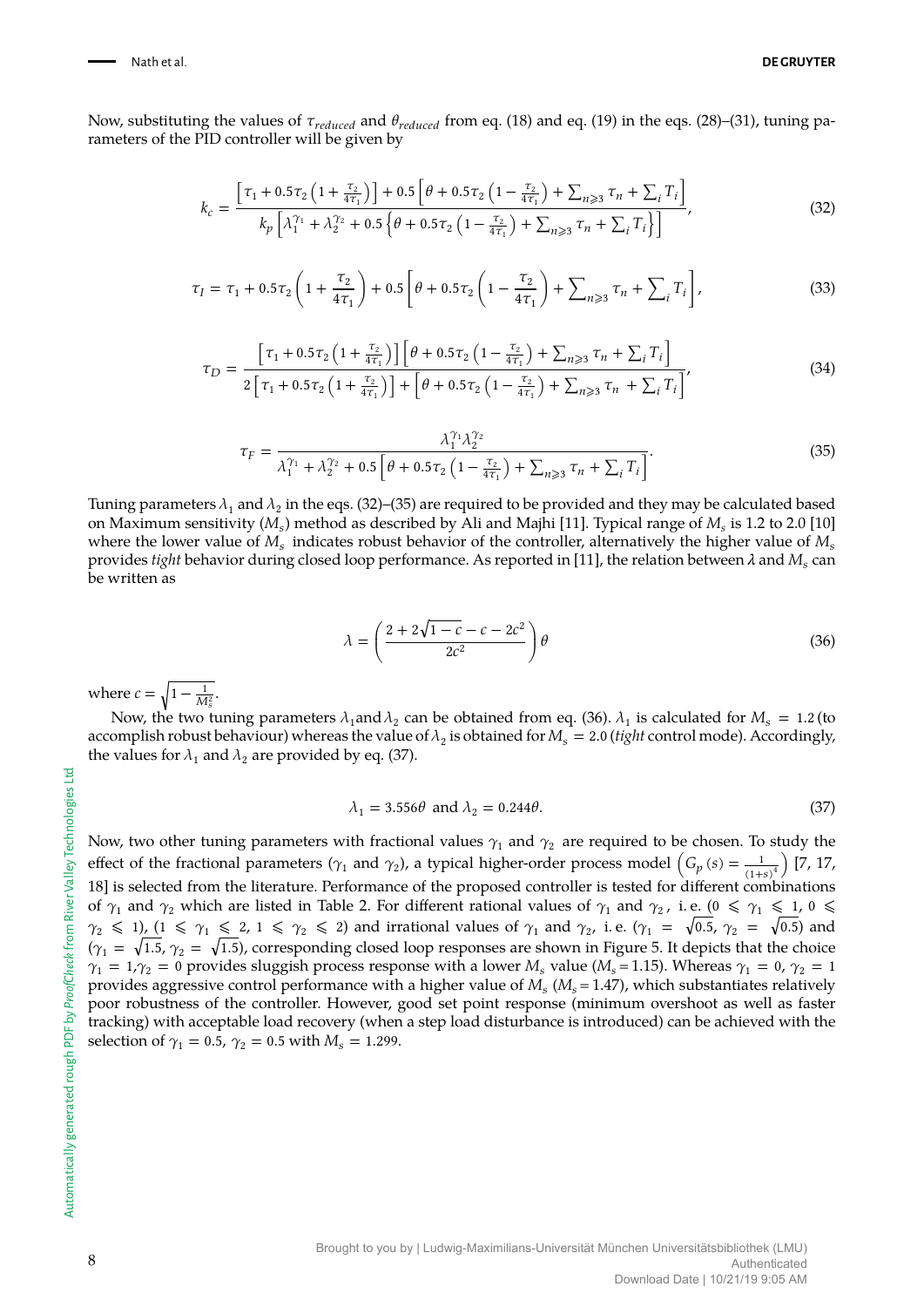

**Figure 5:** Effects of  $\gamma_1$  and  $\gamma_2$  ( $0 \le \gamma_1 \le 1$ ,  $0 \le \gamma_2 \le 1$ ) during closed loop performance for the process model  $\frac{1}{(1+s)^4}$ .

| Model                              |                | <b>Fractional coefficients</b> | <b>IAE</b>            |                   | $M_{\rm S}$ |  |  |
|------------------------------------|----------------|--------------------------------|-----------------------|-------------------|-------------|--|--|
|                                    | $\gamma_1$     | $\gamma_{2}$                   | Set point<br>tracking | Load<br>rejection |             |  |  |
|                                    |                | $\Omega$                       | 10.63                 | 10.63             | 1.15        |  |  |
|                                    | 0              |                                | 3.97                  | 2.83              | 1.47        |  |  |
| $\frac{1}{(1+s)^4}$ [7,<br>17, 18] | 0.5            | 0.5                            | 4.89                  | 4.85              | 1.29        |  |  |
|                                    |                |                                | 10.20                 | 10.21             | 1.14        |  |  |
|                                    | $\overline{2}$ | $\Omega$                       | 41.81                 | 57.99             | 1.03        |  |  |
|                                    | $\overline{0}$ | 2                              | 3.823                 | 2.589             | 1.48        |  |  |
|                                    | $\sqrt{0.5}$   | $\sqrt{0.5}$                   | 6.388                 | 6.388             | 1.22        |  |  |
|                                    | 1.5            | 1.5                            | 15.16                 | 15.44             | 1.09        |  |  |

**Table 2:** Effects of  $\gamma_1$  and  $\gamma_2$  in controller tuning parameters.

# **4 Results**

Performance assessment of the proposed scheme is performed through simulation study as well as real-time experimentation on a level control loop. For simulation study, both minimum phase and non-minimum phase higher-order process models are considered. Performance of our proposed model reduction based IMC-PID

controller is compared with *i*SIMC controller [1] in terms of integral absolute error (IAE) =  $\int_{0}^{\infty} e(t)dt$  and total

variation (TV) in control action= $\sum_{k=1}^{\infty} |u_{k+1} - u_k|$  (control action is considered as a discretized sequence  $u_1, u_2, u_3$ … *u<sup>k</sup>* … ) during set point tracking and load recovery phases. For robustness study, the maximum sensitivity  $M_s = max \left| \frac{1}{1+G_s} \right|$  $\frac{1}{1+G_pG_c}$  is also computed for each case. During real-time verification on a level control loop, IAE and TV values are also computed for the proposed controller along with well-known IMC settings [1]. From both the simulation study and real-time experimental results it is observed that an overall acceptable performance is provided by our proposed IMC-PID controller.

The tuning relation of *i*SIMC [1] controller is given by

$$
k_c' = \frac{\tau_{half\ rule}}{k_p \left(\lambda + \theta_{half\ rule}\right)},\tag{38}
$$

$$
\tau_I^{'} = \min \left\{ \tau_{half\ rule}, \ 4 \left( \lambda + \theta_{half\ rule} \right) \right\}, \tag{39}
$$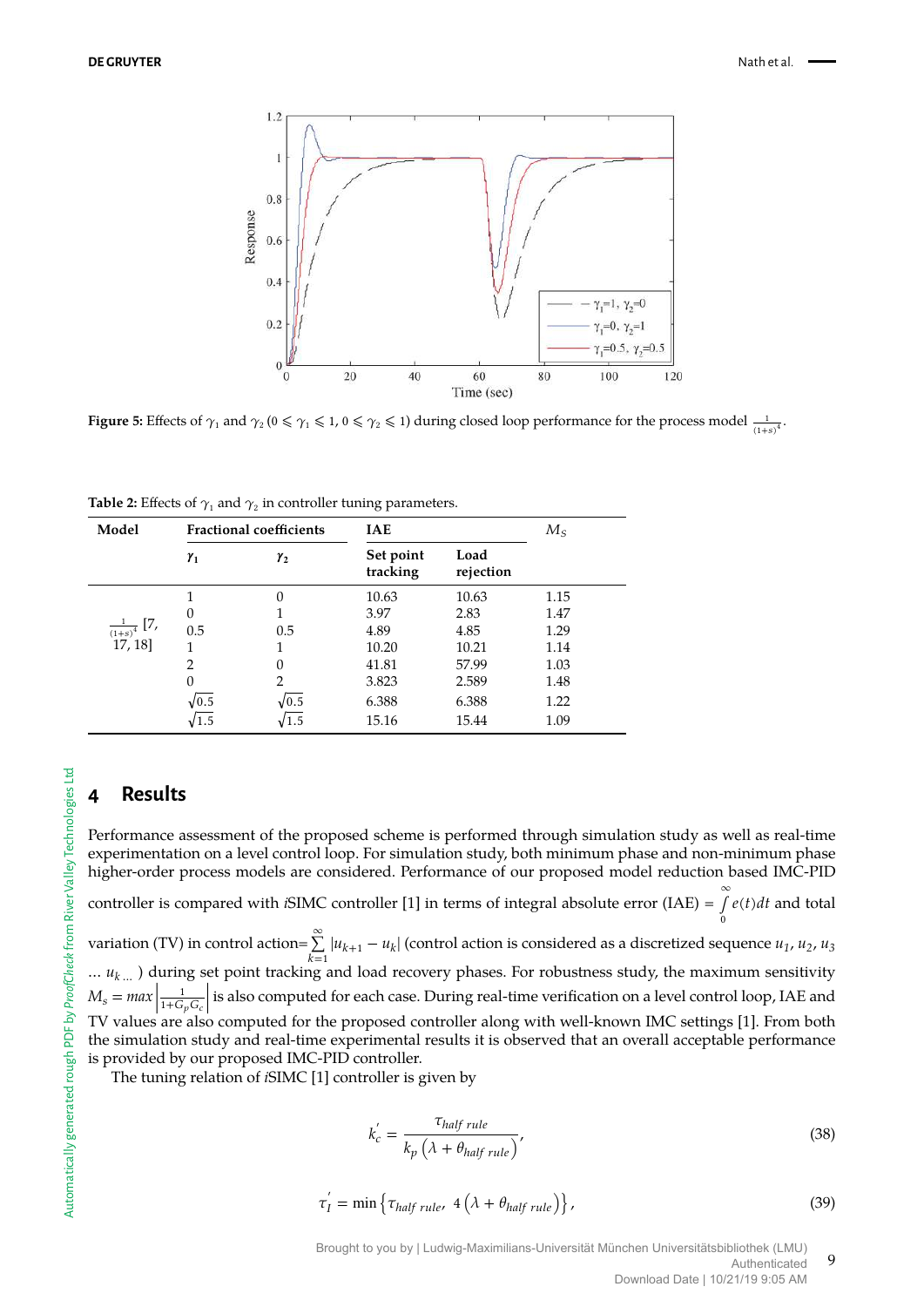$$
\tau'_D = \theta_{half\ rule}/3. \tag{40}
$$

where  $\lambda = \theta$ .

However, eqs. (38)–(40) represent tuning parameters for series PID form [1]. The corresponding expression of tuning parameters for parallel PID form are given by

$$
k_c = k'_{c}f, \tau_I = \tau'_{I}f, \text{ and } \tau_D = \tau'_{D}/f \text{ where } f = \left(1 + \frac{\tau'_{D}}{\tau'_{I}}\right). \tag{41}
$$

#### **4.1 Simulation study**

**Model I:**  $\frac{1}{(1+s)^4}$ 

This minimum phase fourth-order process model [7, 17, 18] is approximated as FOPDT model using half rule method [7] as well as our proposed technique and they are given by  $\frac{1}{(1.5s+1)}e^{-2.5s}$  and  $\frac{1}{(1.625s+1)}e^{-2.375s}$ respectively. Tuning parameters for half rule based FOPDT model are calculated using *i*SIMC [1] guideline and its performance is compared with the suggested tuning based on the proposed reduced model. For the proposed case,  $\lambda_1 = 8.44$  and  $\lambda_2 = 0.579$  (based on eq. (37)) with  $\gamma_1 = \gamma_2 = 0.5$ . During closed loop operation the related performance indices are listed in Table 3 and the process response is shown in Figure 6. The proposed method provides lesser IAE values during set point tracking as well as load recovery phases.



**Figure 6:** Closed loop responses for model I.

**Table 3:** Simulation results.

| <b>Model Tuning</b> |                | Controller parameter |          |          |          | Set point  |      | Load rejection |      | $M_{\rm s}$ |
|---------------------|----------------|----------------------|----------|----------|----------|------------|------|----------------|------|-------------|
|                     |                |                      |          |          |          | tracking   |      |                |      |             |
|                     |                | $k_c$                | $\tau_I$ | $\tau_I$ | $\tau_F$ | <b>IAE</b> | TV   | <b>IAE</b>     | TV   |             |
|                     | iSIMC[1]       | 0.467                | 2.333    | 0.535    |          | 5.01       | 1.01 | 4.99           | 1.02 | 1.238       |
|                     | Proposed       | 0.579                | 2.812    | 0.686    | 0.455    | 4.89       | 1.05 | 4.85           | 0.98 | 1.299       |
| П                   | $i$ SIMC $[1]$ | 0.381                | 2.667    | 0.6563   |          | 6.99       | 0.99 | 8.16           | 1.42 | 1.501       |
|                     | Proposed       | 0.546                | 3.312    | 0.827    | 0.518    | 6.06       | 1.26 | 7.27           | 1.52 | 1.912       |
| Ш                   | $i$ SIMC $[1]$ | 0.281                | 3.667    | 0.885    |          | 13.04      | 0.99 | 13.15          | 1.03 | 1.373       |
|                     | Proposed       | 0.523                | 4.812    | 1.076    | 0.645    | 10.09      | 1.32 | 9.29           | 1.15 | 1.751       |

**Model II:**  $\frac{(-2s+1)}{3}$  $(s+1)^3$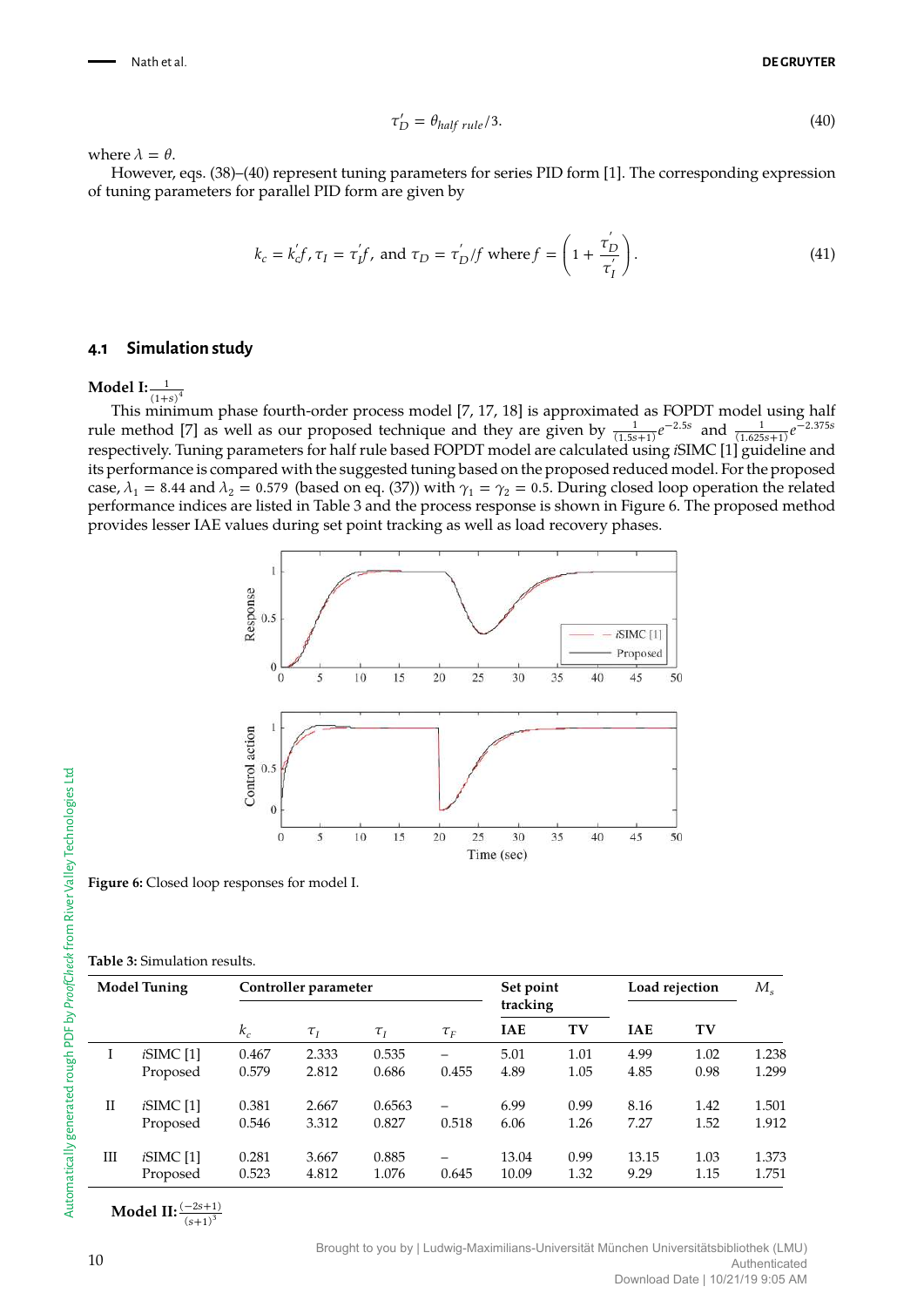This non-minimum phase higher-order process model is chosen from [7, 17, 18]. Approximated FOPDT models based on half rule method [7] as well as the proposed technique are given by  $\frac{1}{(1.5s+1)}e^{-3.5s}$  and  $\frac{1}{2}$   $\frac{3.3755}{2}$  reconstituely. The proposed eetting is compared with a recently published work by  $\frac{1}{(1.55+1)}$  $\frac{1}{(1.625s+1)}e^{-3.375s}$  respectively. The proposed setting is compared with a recently published work by Grimholt and Skogestad [1] where the tuning relations are given in eqs. (38)–(40) and the corresponding non-interacting form of PID tuning parameters are calculated according to eq. (41). Here,  $\lambda_1 = 12$  and  $\lambda_2 = 0.823$  with  $\gamma_1 = \gamma_2 = 0.5$ and the tuning parameters are calculated based on the proposed tuning relations as mentioned in eqs. (28)–(31). Proposed scheme provides lesser IAE values as provided in Table 3 computed from the process responses as shown in Figure 7 during set point tracking as well as load rejection phases compared to *i*SIMC [1] settings.



**Figure 7:** Closed loop responses of model II.

# **Model III:**  $\frac{(-s+1)}{(s+1)^5}e^{-2s}$

This RHP zero with time delay process model is chosen from [18]. Approximated FOPDT models based on half rule method [7] as well as our proposed technique are given by  $\frac{1}{(1.5s+1)}e^{-6.5s}$  and  $\frac{1}{(1.625s+1)}e^{-6.375s}$  respectively. Here,  $\lambda_1 = 22.67$  and  $\lambda_2 = 1.55$  with  $\gamma_1 = \gamma_2 = 0.5$  and the tuning parameters are calculated based on eqs. (32)–(35). Now, closed loop response of the proposed scheme is compared with the recently published work by Grimholt and Skogestad [1] where the tuning relations are computed based on eq. (41). Like previous cases, proposed method provides lesser IAE values as provided in Table 3 computed from the process responses as shown in Figure 8 compared to *i*SIMC [1] settings.



**Figure 8:** Closed loop responses of model III.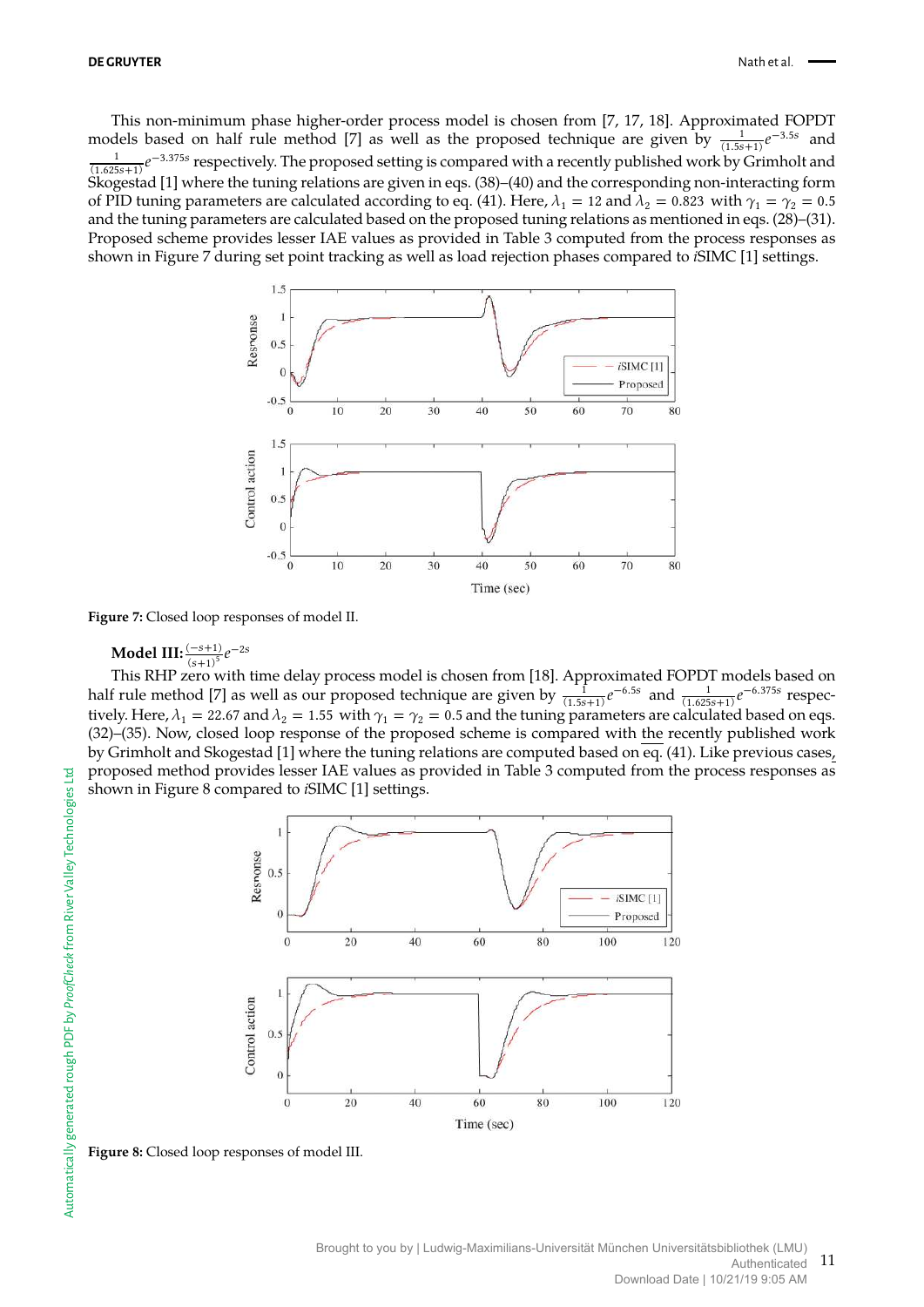#### **4.2 Real-time experimentation**

Performances of the proposed scheme along with *i*SIMC tuning relations are also tested on a level control loop. It is a quad-coupled tank process manufactured by FEEDBACK [21]. In the reported experimental study only one tank (i. e. Tank 3 as shown in Figure 9(a) enclosed by dotted boundary) is chosen. During closed loop operation our goal is to maintain the water level at the desired position during set point change and load variation. Advantech PCI 1711 data acquisition (DAQ) card is used to interface between the experimental process and the PC. Sampling rate of the DAQ card is 0.1 sec. Our proposed controller along with *i*SIMC controllers are designed in PC with the help of Matlab-Simulink software. To design the proposed IMC controller, knowledge of the process model is essential.



**Figure 9:** (a) Real-time experimental set up, and (b) PRC response from Tank 3.

To identify the model of the Tank 3, a known step input is applied to the pump at 500 sec. In this realtime experimental set up a time delay of 2.3 sec is also incorporated by introducing a delay block. The transfer function of Tank 3 is second-order as the water supply of Tank 3 coming from an upper tank which is itself a first-order process. Model of the second-order process can be identified from empirical process data [22, 23]. As a result, open loop process response is obtained as shown in Figure 9(b). Smith technique [23] can be used to identify the second-order model. To identify the tank model,  $t_{20}$  (time taken to reach 20 % of final value) and  $t_{60}$  (time taken to reach 60 % of final value) are calculated from open-loop response and  $t_{60}/\tau$  is calculated from Smith chart [23]. The identified process model is given by

$$
G_p(s) = \frac{11.60}{(87.5s + 1)(19.27s + 1)} e^{-2.3s}.
$$
\n(42)

Subsequently, the approximated FOPDT models are obtained from eq. (42) using half rule and the proposed scheme which are given by  $\frac{11.60}{(97.135s+1)}e^{-11.93s}$  and  $\frac{11.60}{(97.665s+1)}e^{-11.404s}$  respectively. In the proposed case, tuning parameters are calculated using eqs. (28)–(31) where  $\lambda_1$  and  $\lambda_2$  are 40.55 and 2.78 respectively (using eq. (37)) with  $\gamma_1 = \gamma_2 = 0.5$ . The *iSIMC* controller is tuned using eq. (41) and all the tuning parameters are listed in Table 4. With these tuning parameters real-time closed loop performance is evaluated with the Tank 3 of the coupled tank system [21]. Once the water level of Tank 3 reaches the desired height, load disturbance is introduced at 800 sec. Responses and corresponding control action obtained from *i*SIMC tuning methodology along with the proposed technique are shown in Figure 10 and the related performance indices are listed in Table 4. All the responses along with the calculated performance indices clearly justify the superiority of the proposed IMC-PID tuning.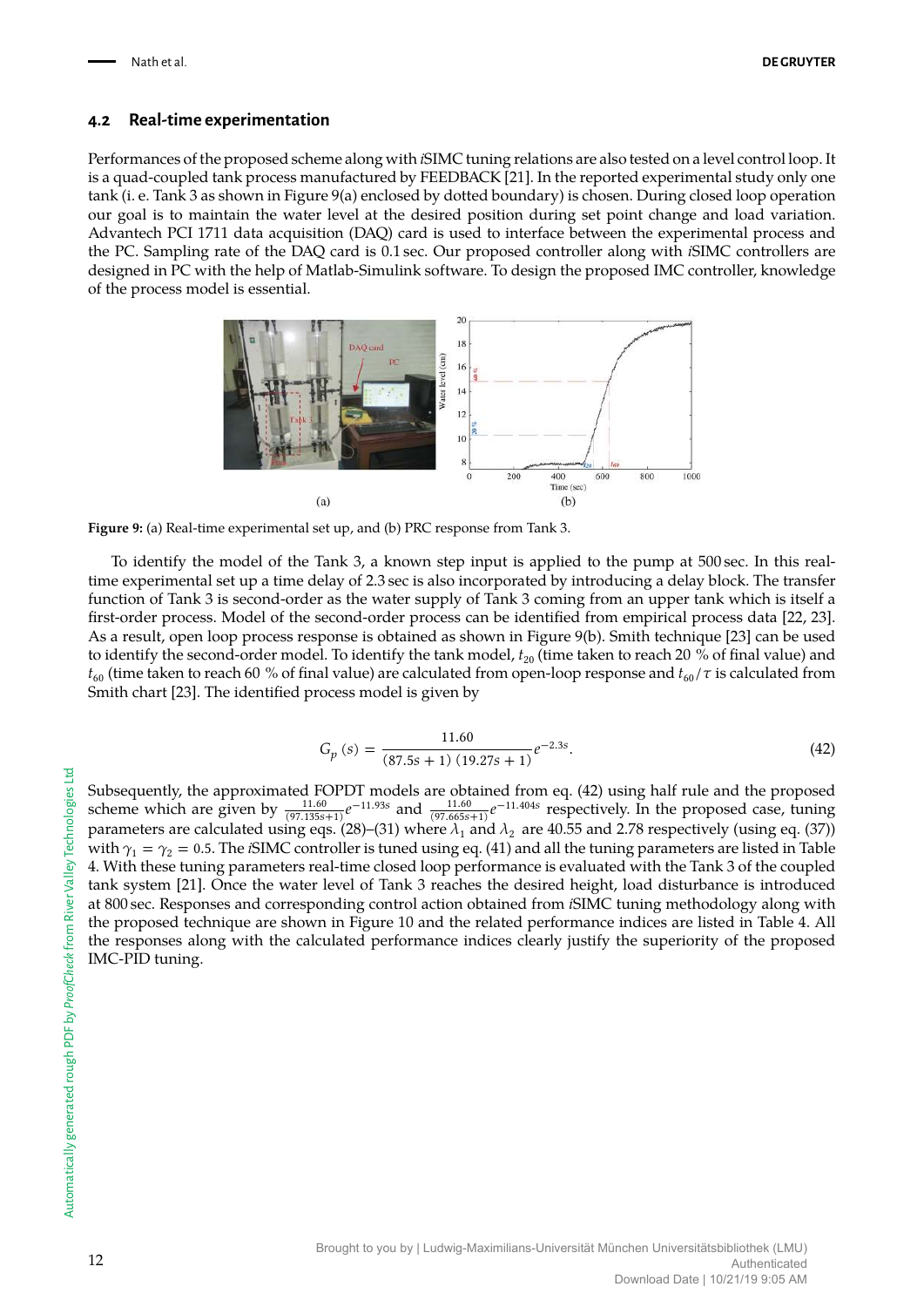

**Figure 10:** Responses of the proposed tuning technique along with *i*SIMC [1] settings during set point tracking and load recovery phases for real-time level control loop.

| <b>Tuning</b> | Controller parameter |                |                |                                 | Set point tracking        |    | Load rejection |        |
|---------------|----------------------|----------------|----------------|---------------------------------|---------------------------|----|----------------|--------|
|               |                      | $\tau_{\rm r}$ | $\tau_{\rm D}$ | ${\tau}_{\scriptscriptstyle E}$ | <b>IAE</b>                | ТV | <b>IAE</b>     | ТV     |
| $iSIMC$ [1]   | 0.365                | 99.45          | 3.819          | $\overline{\phantom{0}}$        | $2.31 \times 10^3$ 672.26 |    | 793.35         | 139.53 |
| Proposed      | 0.648                | 103.36         | 5.387          | 0.773                           | $2.23 \times 10^3$ 978.71 |    | 789.26         | 196.15 |

**Table 4:** Real-time experimental results.

## **5 Conclusion**

In this work, a simple and straight forward designing of an IMC-PID controller is proposed for FOPDT process which is obtained based on a model reduction technique. To obtain the IMC-PID structure a second-order filter is also suggested with two different fractional-order time constants and an attempt is also made to adjust the fractional terms to obtain optimal behavior of the controller. Usefulness of the proposed model reduction technique and resulting IMC-PID controller is tested on well accepted higher-order models (both minimum phase and non-minimum phase) during closed loop operation in comparison with *i*SIMC tuning relations. In addition to the simulation study, effectiveness of the proposed tuning is also demonstrated on a real-time level control loop.

## **References**

- [1] Grimholt C, Skogestad S. Optimal PI and PID control of first-order plus delay processes and evaluation of the original and improved SIMC rules. J Process Control. 2018;70:36–46.
- [2] Desborough LD, Miller RM. Increasing customer value of industrial control performance monitoring-Honeywell's experience. Chemical process control–VI (Tuscon, Arizona, Jan. 2001). AIChE Symp Series. 2002;326:169–89.

[3] Li M, Meng X. Design and application of PID control system of IMC. Advances in Computer Science, Environment, Ecoinformatics, and Education, Springer Series Communications in Computer and Information Science 2011;218:94–9.

- [4] Rivera DE, Morari M, Skogestad S. Internal model control. 4. PID controller design. Ind Eng Chem Res. 1986;25:252–65.
- [5] Chien IL. IMC–PID controller design-an extension. IFAC Proc Series. 1988;6:147–52.
- [6] Morari M, Zafiriou E. Robust process control. New Jersy: Prentice- Hall, 1989.
- [7] Skogestad S. Simple analytic rules for model reduction and PID controller tuning. J Process Control. 2003;13:291–309.

[8] Lee J, Cho W, Edgar TF. Simple analytic PID controller tuning rules revisited. Ind Eng Chem Res. 2014;53:5038−47.

- [9] Skogestad S. Tuning for smooth PID control with acceptable disturbance rejection. Ind Eng Chem Res. 2006;45:7817–22.
- [10] Astrom KJ, Panagopoulos H, Hagglund T. Design of PI controllers based on non-convex optimization. Automatica. 1998;34:585–601.